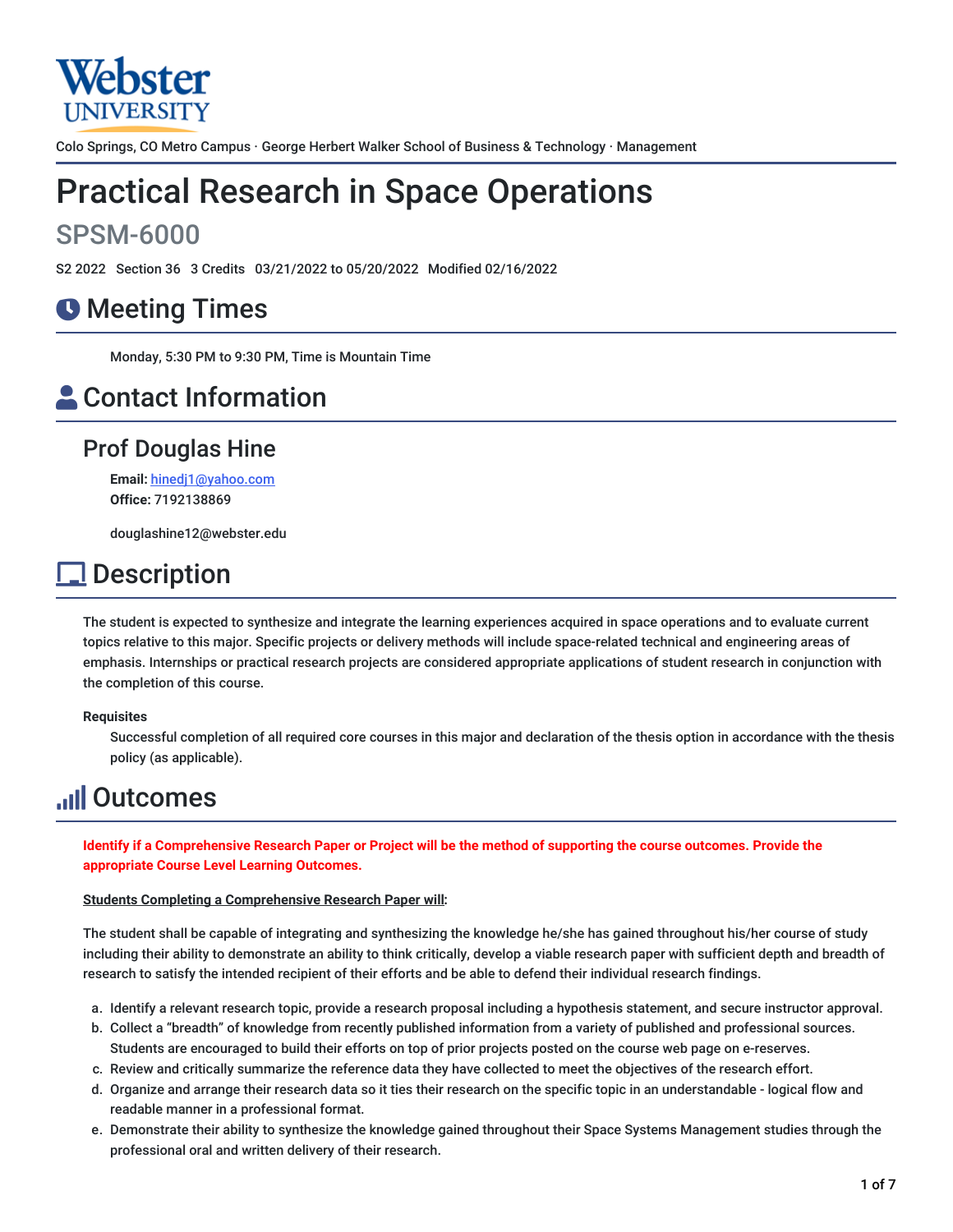#### **Students Completing a Research Project will:**

The student shall be capable of integrating and synthesizing the knowledge he/she has gained throughout his/her course of study including their ability to demonstrate an ability to think critically, develop a viable research project with sufficient depth and breadth of research to satisfy the intended recipient of their efforts and be able to defend their individual research findings.

- a. Identify a relevant research topic and provide a research proposal for a team project in the form of a Statement of Work (SOW) including a team project schedule and list of deliverables.
- b. Collect a "breadth" of knowledge from recently published information from a variety of published and professional sources. Students are encouraged to build their efforts on top of prior projects posted on the course web page on e-reserves.
- c. Review and critically summarize the reference data they have collected to meet the objectives of the research effort.
- d. Organize and arrange their research data so it ties their research on the specific topic in an understandable logical flow and readable manner in a professional format.
- e. Demonstrate their ability to synthesize the knowledge gained throughout their Space Systems Management studies through the professional oral and written delivery of their research.

## **E** Required Textbook

## American Psychological Association Publication Manual

**Author:** APA **Publisher:** APA **Edition:** 6th **ISBN:** 978-1433805615

## Deliverables

Program Assessment

Research Paper, draft

Research Paper, final

Research Paper Presentation

## Evaluation

### **Criteria**

| Type                      | Weight | Topic | <b>Notes</b> |
|---------------------------|--------|-------|--------------|
| <b>Topic Selection</b>    | 10     |       |              |
| Abstract                  | 15     |       |              |
| Outline                   | 25     |       |              |
| <b>Program Assessment</b> | 50     |       |              |
| Research Paper, draft     | 100    |       |              |
| Research Paper, Final     | 200    |       |              |
| Presentation              | 100    |       |              |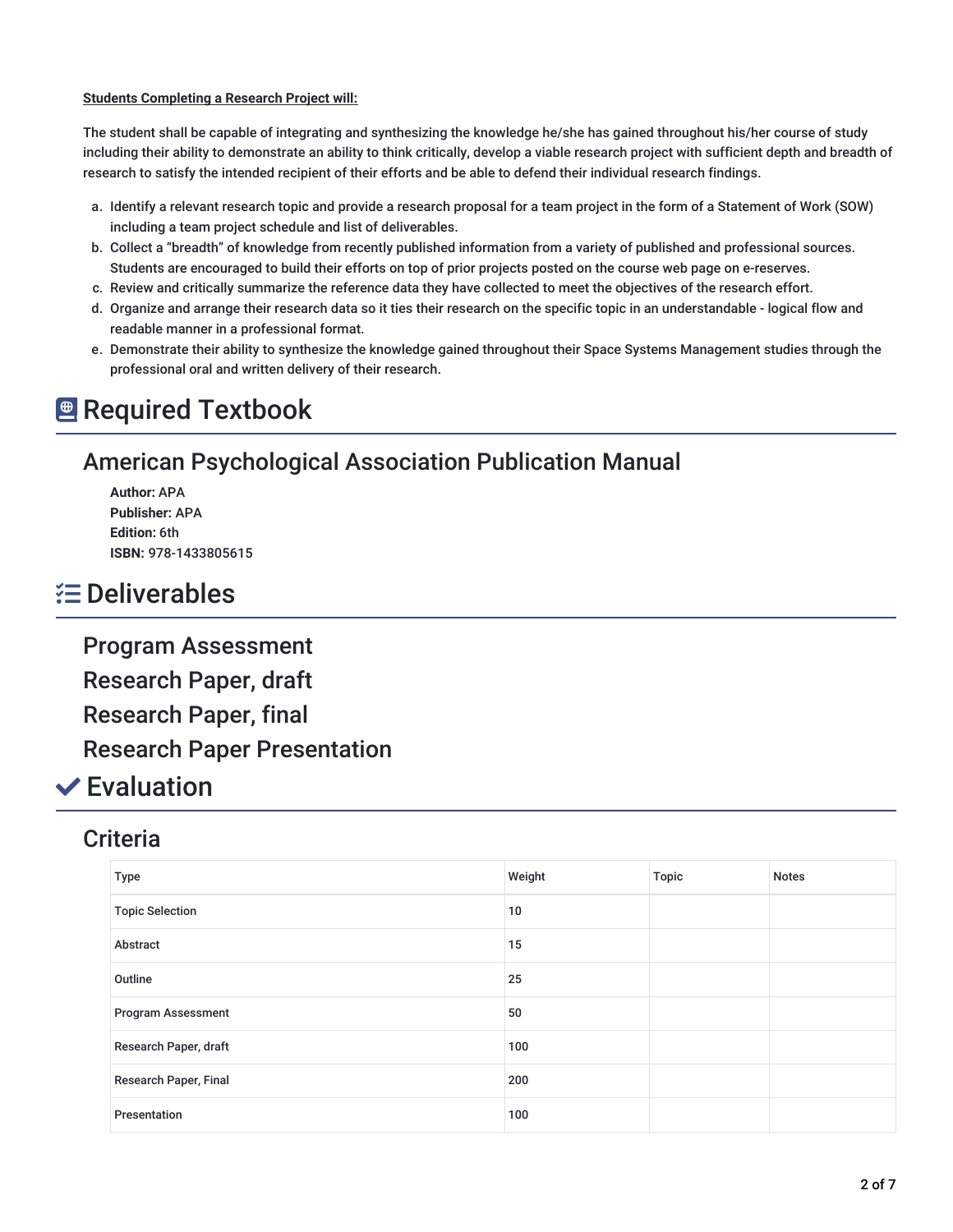## **益 Schedule**

| When                          | <b>Topic</b>                            | <b>Notes</b> |
|-------------------------------|-----------------------------------------|--------------|
| Week 1<br>10/18/21            | Intro; Research Requirements            |              |
| Week <sub>2</sub><br>10/25/21 | <b>Research Methods &amp; Resources</b> |              |
| Week 3<br>11/1/21             | <b>Topic Selection</b>                  |              |
| Week 4<br>11/8/21             | Outline; Abstract                       |              |
| Week <sub>5</sub><br>11/15/21 | Program Assessment                      |              |
| Week 6<br>11/22/21            | Research Paper, Draft                   |              |
| Week 7<br>11/29/21            | Peer Review and Feedback                |              |
| Week 8<br>12/6/21             | <b>Final Feedback</b>                   |              |
| Week 9<br>12/13/21            | Research Paper, Final; Presentation     |              |

## Course Policies

### **Attendance**

Attendance at all class sessions is expected. Absences (work, health, family) must be approved in advanced.

### **Webinar**

This class will be conducted live over Zoom. Session will also be recorded.

https://webster-edu.zoom.us/j/95118916971 [\(https://webster-edu.zoom.us/j/95118916971\)](https://webster-edu.zoom.us/j/95118916971) (Subject to change)

## $\widehat{\mathbf{m}}$  Institutional Policies

### Academic Policies

Academic policies provide students with important rights and responsibilities. Students are expected to familiarize themselves with all academic policies that apply to them. Academic policies for undergraduate students can be found in the Undergraduate Studies Catalog; graduate students should review the Graduate Studies Catalog.

#### Undergraduate Studies Catalog

The Undergraduate Studies Catalog contains academic policies that apply to all undergraduate students. The academic policies and information section of the catalog contains important information related to **attendance, conduct, academic honesty, grades, and more**. If you are an undergraduate student, please review the catalog each academic year. The current Undergraduate Studies Catalog is at: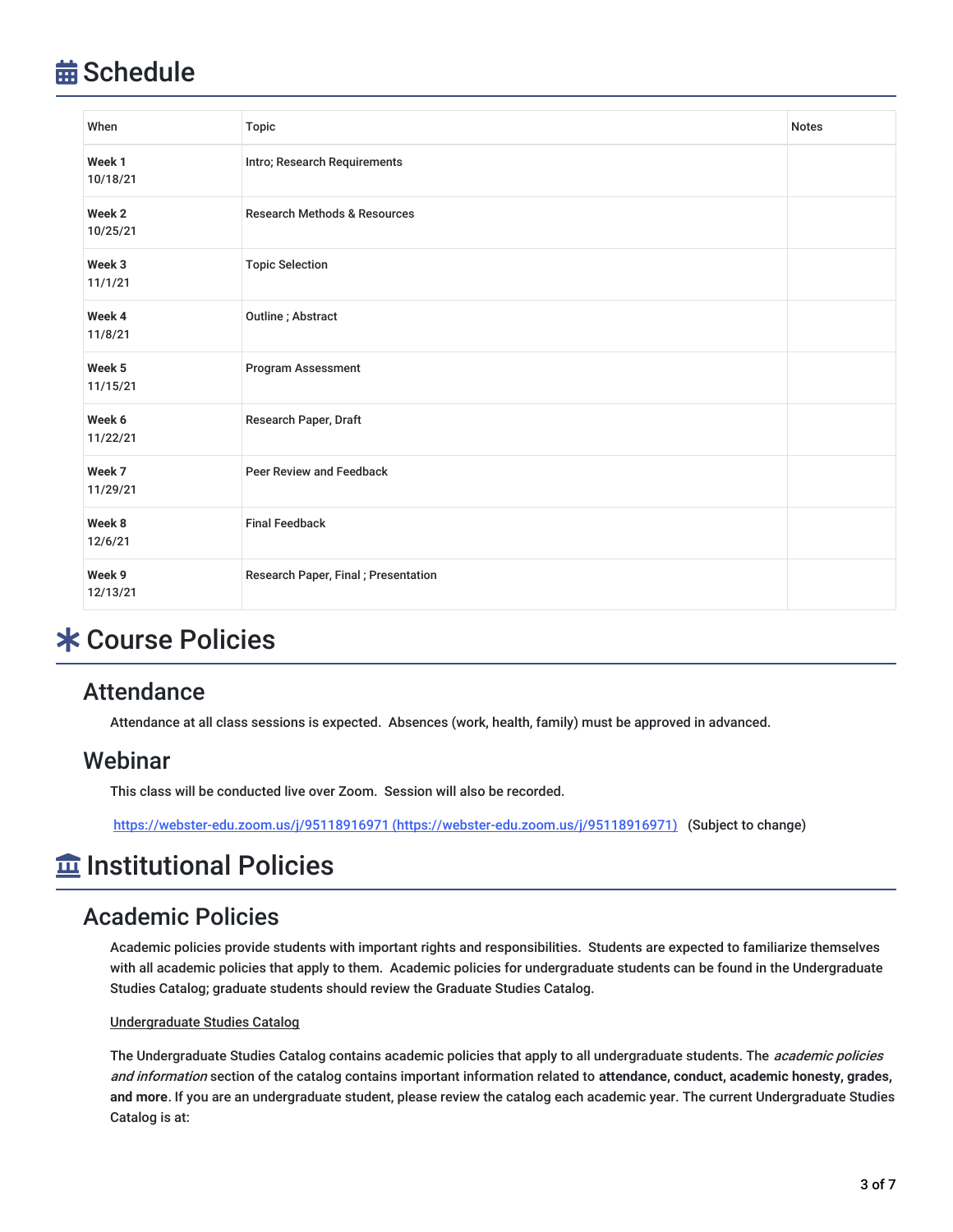<http://www.webster.edu/catalog/current/undergraduate-catalog/> (http://www.webster.edu/catalog/current/undergraduatecatalog/)

#### Graduate Studies Catalog

The Graduate Studies Catalog contains academic policies that apply to all graduate students. The *academic policies* section of the catalog contains important information related to **conduct, academic honesty, grades, and more**. If you are a graduate student, please review the catalog each academic year. The current Graduate Studies Catalog is at:

http://www.webster.edu/catalog/current/graduate-catalog/ [\(http://www.webster.edu/catalog/current/graduate-catalog/\)](http://www.webster.edu/catalog/current/graduate-catalog/)

### Grading

The Grades section of the academic catalog outlines the various grading systems courses may use, including the information about the final grade reported for this class.

#### Undergraduate

<http://www.webster.edu/catalog/current/undergraduate-catalog/academic-policies.html#grading> (http://www.webster.edu/catalog/current/undergraduate-catalog/academic-policies.html#grading)

#### **Graduate**

<https://webster.edu/catalog/current/graduate-catalog/academic-policies.html#gradingsystem> (https://webster.edu/catalog/current/graduate-catalog/academic-policies.html#gradingsystem)

#### **Incomplete**

There are important policies that govern grades of Incomplete (I), including the circumstances under which Incomplete grades are granted, deadlines for completion, and consequences should the remaining course work not be completed. It is the responsibility of a student who requests an Incomplete to ensure that they understand and follow the policies.

#### Grade Appeals

Instructors are responsible for assigning grades, and student should discuss grade issues with the instructor. Policies and procedures for appealing grades are available in the appropriate catalog.

### Academic Honesty Policy

Webster University is committed to academic excellence. As part of our Statement of Ethics, we strive to preserve academic honor and integrity by repudiating all forms of academic and intellectual dishonesty, including cheating, plagiarism and all other forms of academic dishonesty. Academic dishonesty is unacceptable and is subject to a disciplinary response. Students are encouraged to talk to instructors about any questions they may have regarding how to properly credit others' work, including paraphrasing, quoting, and citation formatting. The university reserves the right to utilize electronic databases, such as Turnitin.com, to assist faculty and students with their academic work.

The university's Academic Honesty Policy is published in academic catalogs:

#### Undergraduate

http://www.webster.edu/catalog/current/undergraduate-catalog/academic-policies.html [\(http://www.webster.edu/catalog/current/undergraduate-catalog/academic-policies.html\)](http://www.webster.edu/catalog/current/undergraduate-catalog/academic-policies.html)

#### **Graduate**

http://www.webster.edu/catalog/current/graduate-catalog/academic-policies.html [\(http://www.webster.edu/catalog/current/graduate-catalog/academic-policies.html\)](http://www.webster.edu/catalog/current/graduate-catalog/academic-policies.html)

As a part of the university commitment to academic excellence, the Reeg Academic Resource Center provides student resources to become better acquainted with academic honesty and the tools to prevent plagiarism in its many forms:

https://websteru.sharepoint.com/sites/AcademicIntegrityAtWebster [\(https://websteru.sharepoint.com/sites/AcademicIntegrityAtWebster\)](https://websteru.sharepoint.com/sites/AcademicIntegrityAtWebster)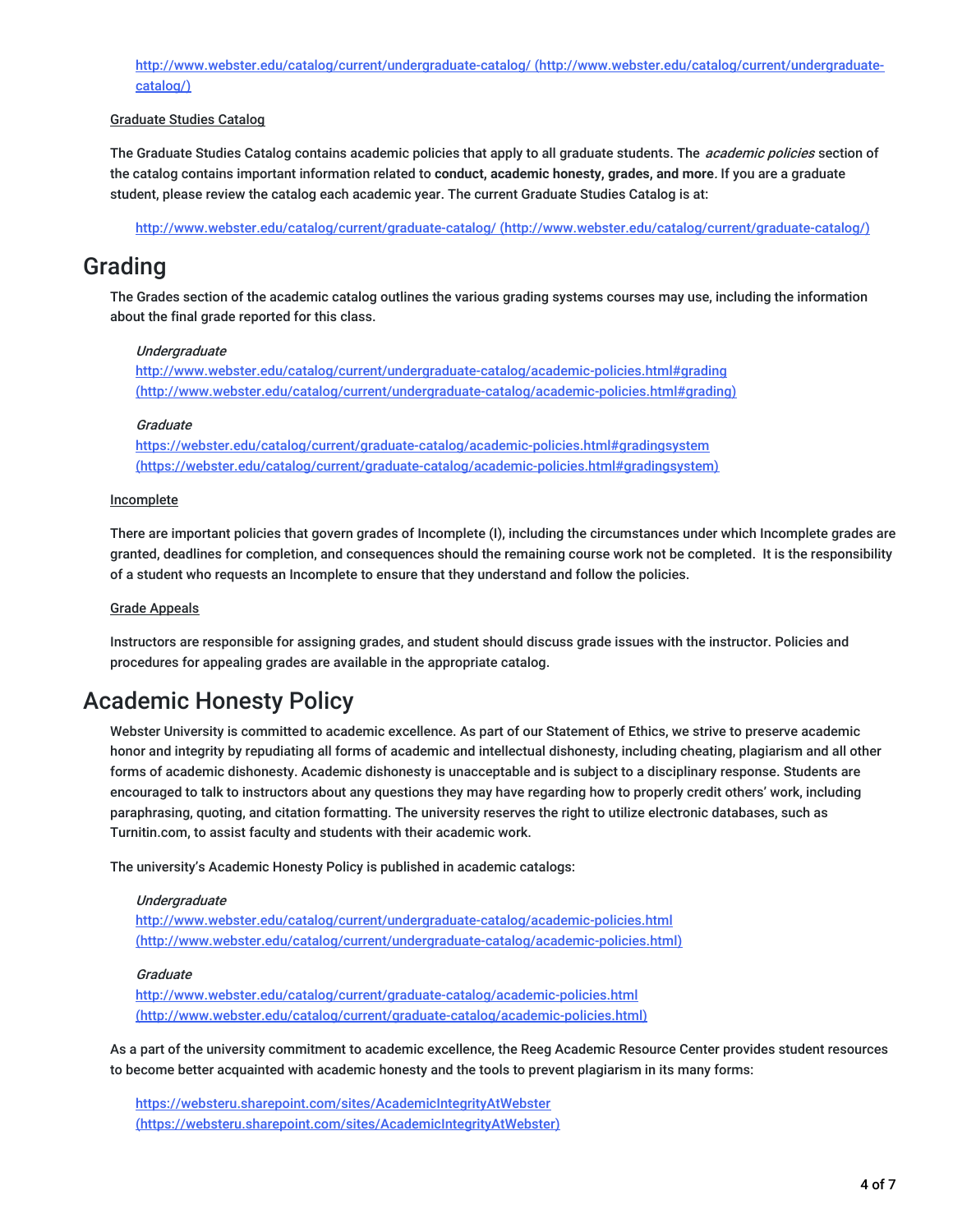## Statement of Ethics

Webster University strives to be a center of academic excellence. The university makes every effort to ensure the following:

- The opportunity for students to learn and inquire freely
- The protection of intellectual freedom and the rights of professors to teach
- The advancement of knowledge through scholarly pursuits and relevant dialogue

To review Webster University's statement of ethics, see the Undergraduate Studies Catalog and the Graduate and Studies Catalog:

#### **Undergraduate**

http://www.webster.edu/catalog/current/undergraduate-catalog/overview.html#ethics [\(http://www.webster.edu/catalog/current/undergraduate-catalog/overview.html#ethics\)](http://www.webster.edu/catalog/current/undergraduate-catalog/overview.html#ethics)

#### **Graduate**

<http://www.webster.edu/catalog/current/graduate-catalog/ethics.html> (http://www.webster.edu/catalog/current/graduatecatalog/ethics.html)

### Contact Hours for this Course

It is essential that all classes meet for the full instructional time as scheduled. A class cannot be shortened in length. If a class session is cancelled for any reason, the content must be covered at another time.

### Important Academic Resources

#### Academic Accommodations and Support

At Webster University, we understand that all students learn differently and may have specific, often differing, learning needs. Some examples are doing rather than watching, being active instead of sitting still, and taking frequent breaks. For others, the professor needs to speak louder, give more clear instructions, and be understanding with health issues. Regardless of what makes learning easier for you, our goal is to provide the most accessible learning environment possible for each student. If there are any specific needs you'd like to make your instructors personally aware of, including any academic accommodations, please reach out to them directly.

Webster University supports students in several ways. Students with academic/learning, health, physical, and psychological disabilities and students who have accessibility concerns can reach out to Webster's Academic ADA Coordinator at [disability@webster.edu](mailto:disability@webster.edu). You can also reach out if you have any questions relating to accessibility.

Online resources through WorldClassRoom (Canvas) have a variety of accessibility tools, provided through a program called Ally, for both students and faculty. Ally is free and already incorporated into WorldClassRoom. It helps students who have visibility and attention challenges; who need easier access to course materials from mobile phones, tablets, electronic readers, etc.; or who need or prefer file types different from the format uploaded by the instructor. You can find more information about Ally at https://webster.edu/online/ally.php [\(https://webster.edu/online/ally.php\)](https://webster.edu/online/ally.php).

Life circumstances can make focusing on education, or anything else, difficult. For this reason, several additional resources and services are available to students at no cost:

- 1. Reeg Academic Resource Center (https://websteru.sharepoint.com/sites/ReegARC [\(https://websteru.sharepoint.com/sites/ReegARC\)\)](https://websteru.sharepoint.com/sites/ReegARC)
	- o Academic Counseling: [academiccounseling@webster.edu](mailto:academiccounseling@webster.edu)
	- o Assistive Technology: [atacr@webster.edu](mailto:atacr@webster.edu)
	- o Disability Accommodations: [disabilty@webster.edu](mailto:disabilty@webster.edu)
	- o Testing Center: [arc@webster.edu](mailto:arc@webster.edu)
	- o Tutoring: [tutoring@webster.edu](mailto:tutoring@webster.edu)
	- o Writing services: [writing@webster.edu](mailto:writing@webster.edu)
- 2. Counseling and Life Development [\(https://www.webster.edu/student-counseling.php](https://www.webster.edu/student-counseling.php) (https://www.webster.edu/studentcounseling.php)): 314-968-7030 or counselingId@webster.edu (these contact methods are non-confidential, but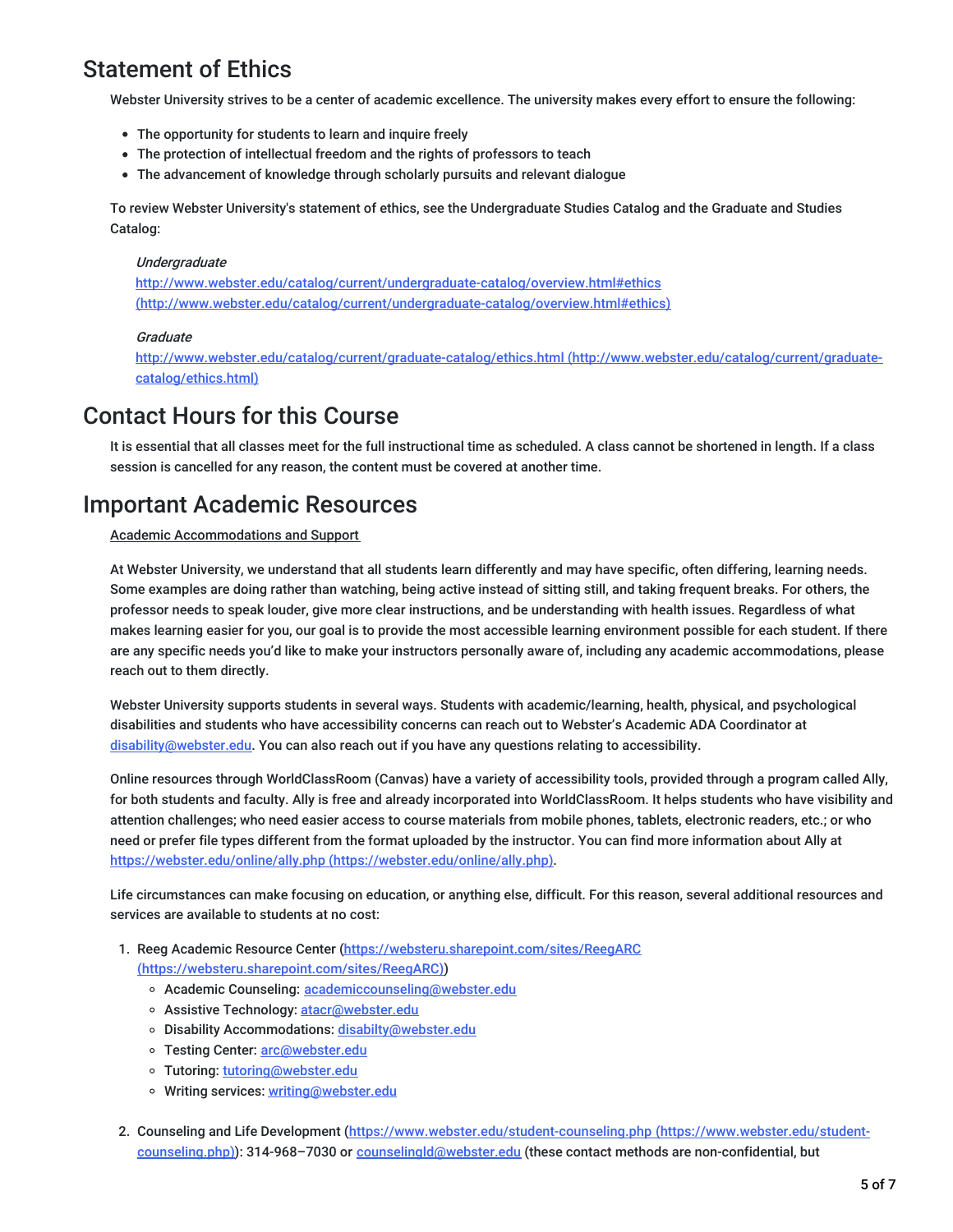#### appointments are confidential)

Lastly, circumstances change. If, at any point throughout your education, you find that something is making learning difficult for you, please reach out to your instructor directly and/or to Webster's ADA team. It is never too late to ask for accommodations. We entirely support you and want you to have the best and most accessible education possible.

#### Student Success Portal

Webster University's Student Success Portal, powered by Starfish, is a communications tool to connect students with faculty members and campus support services. It allows faculty and staff members to communicate with you regarding academic achievements as well as areas where support may be helpful. You may use the portal to contact faculty and staff members for assistance and to arrange meetings. Activity in the portal will be communicated to your Webster University email account. The Student Success Portal is available via your course home page in WorldClassRoom or via Connections. Learn more about the Student Success Portal at https://www.legacy.webster.edu/success/students.html. [\(https://www.legacy.webster.edu/success/students.html\)](https://www.legacy.webster.edu/success/students.html)

#### University Library

Webster University Library is dedicated to supporting the research needs and intellectual pursuits of students throughout the university's worldwide network. Resources include print and electronic books, journal articles, online databases, DVDs and streaming video, CDs and streaming music, datasets, and other specialized information. Services include providing materials at no cost and research help for basic questions to in-depth exploration of resources. The gateway to all of these resources and services is http://library.webster.edu [\(http://library.webster.edu/\)](http://library.webster.edu/). For support navigating the library's resources, see http://libanswers.webster.edu/ [\(http://libanswers.webster.edu/\)](http://libanswers.webster.edu/) for the many ways to contact library staff.

### Drops and Withdrawals

Drop and withdrawal policies dictate processes for students who wish to unenroll from a course. Students must take proactive steps to unenroll; informing the instructor is not sufficient, nor is failing to attend. In the early days of the term or semester, students may DROP a course with no notation on their student record. After the DROP deadline, students may WITHDRAW from a course; in the case of a WITHDRAW, a grade of W appears on the student record. After the WITHDRAW deadline, students may not unenroll from a course. Policies and a calendar of deadlines for DROP and WITHDRAW are at:

#### **Underaraduate**

http://www.webster.edu/catalog/current/undergraduate-catalog/enrollment.html [\(http://www.webster.edu/catalog/current/undergraduate-catalog/enrollment.html\)](http://www.webster.edu/catalog/current/undergraduate-catalog/enrollment.html)

#### **Graduate**

http://www.webster.edu/catalog/current/graduate-catalog/enrollment.html [\(http://www.webster.edu/catalog/current/graduate-catalog/enrollment.html\)](http://www.webster.edu/catalog/current/graduate-catalog/enrollment.html)

Academic Calendar - <http://www.webster.edu/academics/academic-calendar/> (http://www.webster.edu/academics/academic-calendar/)

Current tuition rates, policies, and procedures, including details of pro-rated tuition refunds, are available in the "Tuition, Fees, and Refunds" section of Webster's Academic Catalogs:

#### **Undergraduate**

<http://www.webster.edu/catalog/current/undergraduate-catalog/tuition.html> (http://www.webster.edu/catalog/current/undergraduate-catalog/tuition.html)

#### Graduate

<http://www.webster.edu/catalog/current/graduate-catalog/tuition.html> (http://www.webster.edu/catalog/current/graduatecatalog/tuition.html)

### Student Handbook and Other Important Policies

Student handbook and other non-academic policies may apply to you and may impact your experience in this class. Such policies include the student code of conduct, privacy, technology and communications, and more. Please review the handbook each year and be aware of policies that apply to you. The handbook is available at: